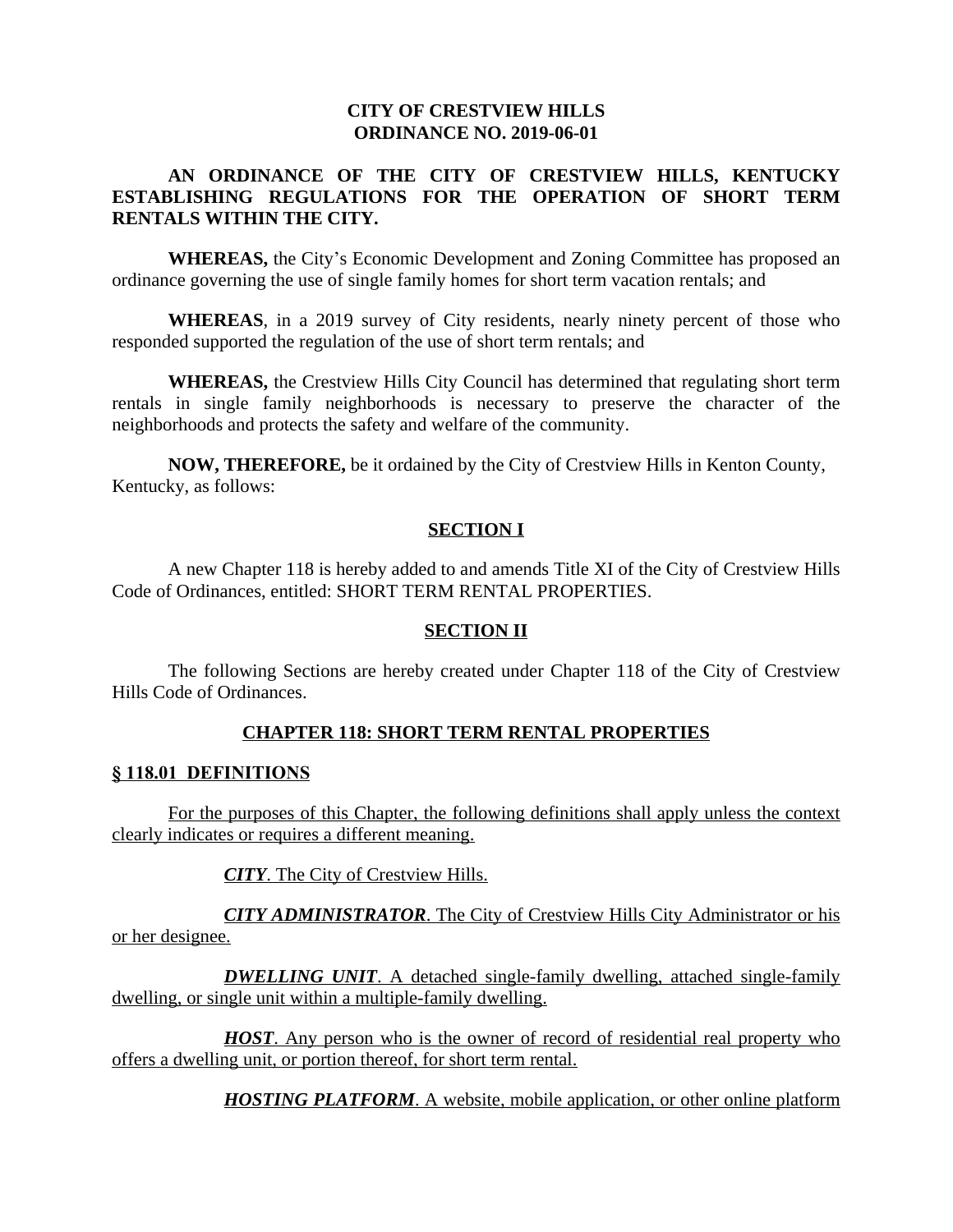that generally allows an owner or tenant to advertise a dwelling unit and provide a means for potential transient guests to arrange short term rental and payment.

*OWNER-OCCUPIED PROPERTY*. A parcel of real property and accompanying dwelling unit in which the title is held by one or more persons who maintain residence at the property for at least six (6) months and one (1) day each calendar year.

*SHORT TERM RENTAL.* A dwelling unit that is rented, leased, or otherwise assigned for a tenancy of thirty (30) or fewer consecutive days. This term does not include hotels, motels, extended stay lodging facilities, or bed and breakfast inns.

*TRANSIENT GUEST*. A person or persons who enters into a contractual arrangement with a host whereby the person or persons pays rent to the host, or to a person designated by the host to receive rent, including through a hosting platform, in exchange for occupancy of a short term rental for a period of less than thirty (30) consecutive days.

# **§ 118.02 GENERAL PROVISIONS**

(A) Effective January 1, 2020, no person shall rent, offer for rent, list on any hosting platform, or receive rental income from any short term rental unless the host has first registered the short term rental in accordance with this chapter.

(B) This chapter shall apply to all short term rentals as defined herein, including those short term rentals operated prior to the effective date. This shall include single-family residential dwellings and dwelling units in otherwise owner-occupied dwellings, including, but not limited to, single family residences, condominiums, townhouses, and multi-family dwellings.

(C) The provisions herein shall not apply to licensed hotels or motels, bed and breakfast establishments, jails, convents, monasteries, or nursing homes.

(D) No property shall be registered or used as a short-term rental unless it is an owneroccupied property.

# **§ 118.03 SHORT TERM RENTAL REGISTRATION REQUIRED**

(A) All owners of real property that intend to utilize their property as a short term rental shall obtain a permit from the City Administrator. The owner shall complete a registration form which shall, at a minimum, include the following:

(1) The name, address, telephone number, email address, or any other pertinent contact information necessary to provide access to the host;

(2) The name and contact information of a person residing within twenty-five (25) miles of the short term rental that shall be responsible for addressing any safety or maintenance concerns; and

(3) The physical address of the short term rental, and unit number, if applicable.

(B) Registrations shall be renewed annually on or before February 1.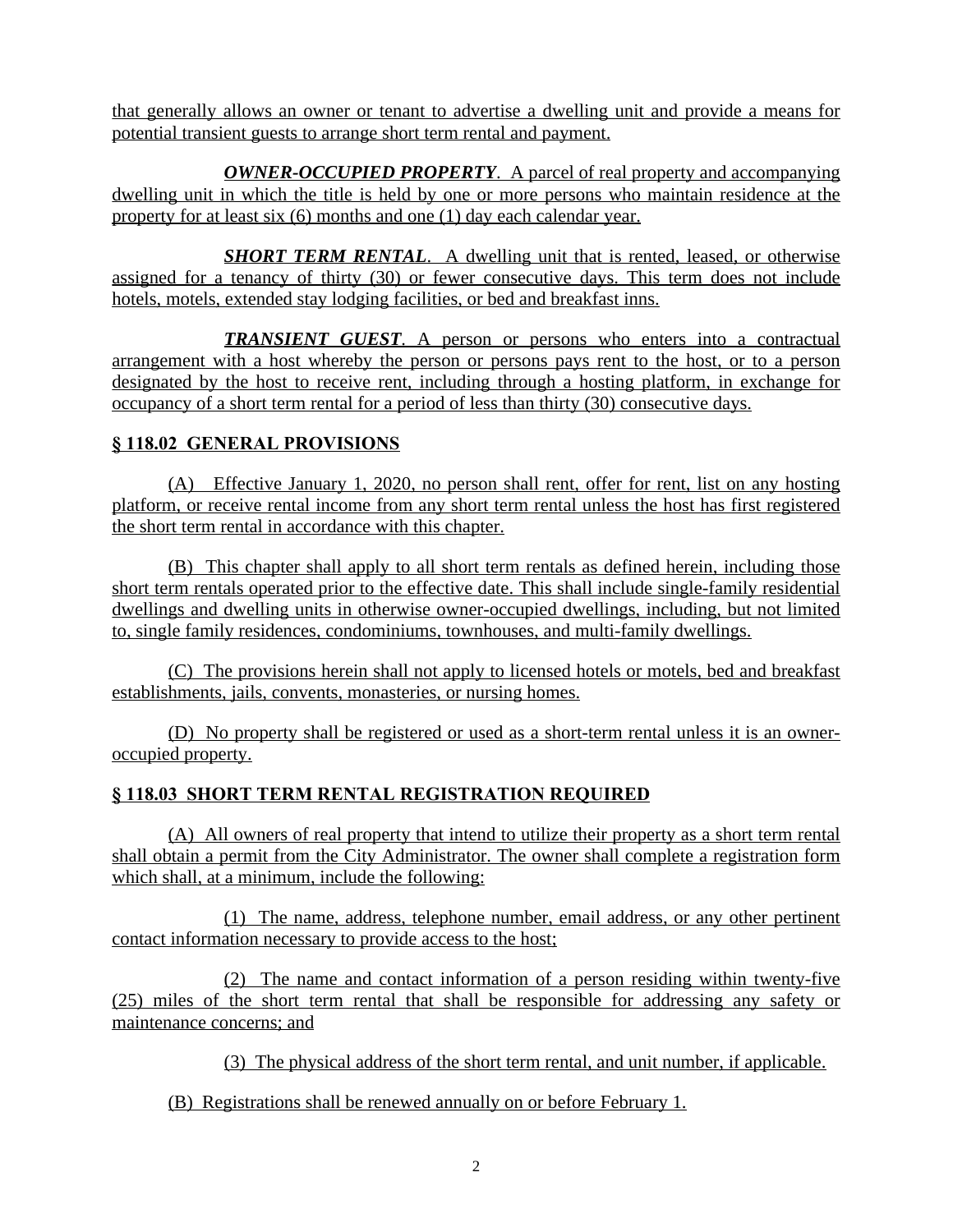(C) In order to compensate the city for its costs in administering the short term rental registration program, all rental properties shall be subject to an annual registration fee of fifteen dollars (\$15.00), which shall be paid to by the host to the City with the host's registration form. New registrations obtained after July 1 of each year shall be prorated to \$7.50 for the remainder of the year.

(D) Registration under this chapter is nontransferable. A new owner of a short term rental property shall file a new registration prior to offering the property for short term rental.

### **§ 118.04 RESPONSIBLE PARTY**

The host shall be responsible for the short term rental's compliance with the City's Code of Ordinances, the City's Zoning Ordinance, all adopted building and fire codes, and all other laws and regulations.

### **§ 118.05 GENERAL REQUIREMENTS**

The following general requirements shall apply to all short term rentals within the City:

(A) Proof of a current insurance covering fire, hazards, and general liability shall be presented annually to the City Administrator with the annual registration. Liability insurance shall have limits of not less than \$1,000,000. This insurance coverage shall be continuous during periods of short term rental.

(B) Owners of real property who register their property for short term rental shall notify all adjoining property owners of the registration.

(C) All short term rental occupants shall abide by all applicable noise, nuisance, and waste restrictions of the City.

(D) The short term rental unit shall have approved smoke alarms meeting underwriters laboratory (UL) standards in the following locations:

(1) All sleeping rooms.

(2) Every room in the path of the means of egress from a sleeping area to the main exit.

(3) Each story, including basements.

(E) No food shall be prepared or served by the owner or responsible party to the transient guests.

(F) Contact information for the host shall be conspicuously posted within the short term rental unit. This shall include names and phone numbers that can be reached twenty-four (24) hours per day, seven (7) days per week for the entire duration of the rental period.

# **§ 118.06 MAXIMUM OCCUPANCY**

(A) The maximum number of occupants permitted within a short term rental at any time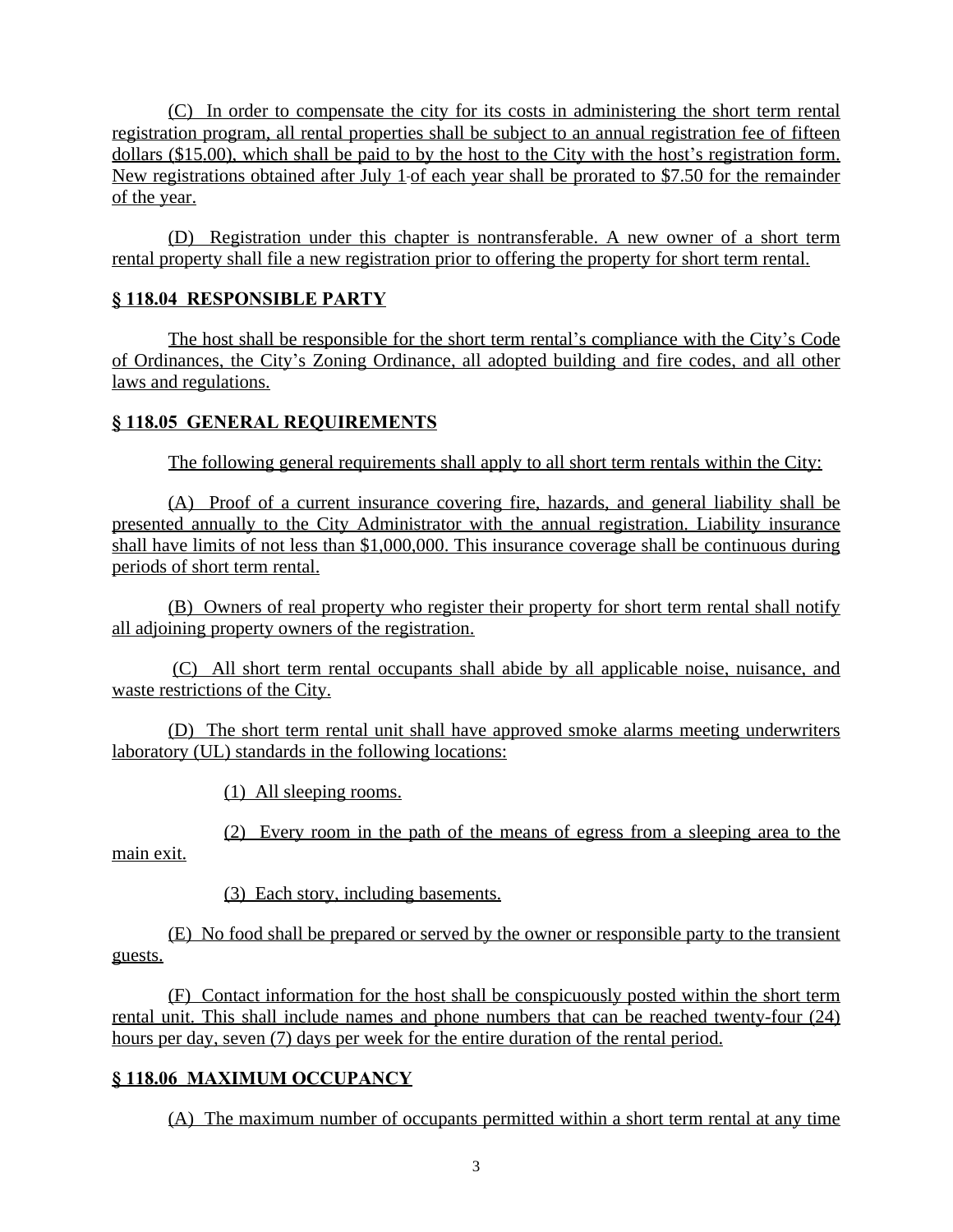shall be ten  $(10)$  occupants.

(B) No host shall simultaneously rent to more than one party under separate contracts.

(C) The maximum occupancy permitted by this section shall be conspicuously posted within the short term rental unit.

### **§ 118.07 MAXIMUM RENTAL DAYS**

No host shall rent his, her, or its short term rental for more than thirty (30) days per calendar year. The allocation of days shall be at the discretion of the host, provided that no short term rental shall be for a period of less than twenty-four (24) hours.

# **§ 118.08 PAYMENT OF TAXES REQUIRED**

(A) All hosts shall obtain a City occupational license prior to listing his, her, or its property for short term rental.

(B) The host shall be responsible for payment of all transient room taxes and occupational license taxes.

(C) Taxes may be collected and paid by the hosting platform on behalf of the host if the hosting platform has entered into a tax collection agreement with the relevant taxing authority.

### **§ 188.09 COMPLAINTS**

The following regulations shall apply to the administration of complaints related to the short term rental property:

(A) Upon the filing of three or more complaints within the same calendar year regarding the short term rental unit, the City shall notify the registrant of such complaints.

(B) If the City determines that violations of this section or any other ordinance or law relating to the short term rental have occurred, the right of operate the short term rental may be revoked by the City Administrator. Before any revocation action is taken, the City Administrator shall give the real property owner fifteen (15) days' written notice of the alleged violations and an opportunity to respond.

(C) The real property owner may appeal the revocation of the short term rental registration to the Mayor. The Mayor shall reduce his or her decision to writing.

### **§ 188.99. PENALTY**

(A) Any person who violates any provision of this chapter shall be subject to a civil penalty of twenty-five dollars (\$25.00) per day for each day the property is in violation of the Ordinance. Each day of violation constitutes a separate offense.

(B) The City shall possess a lien on property for all civil fines, penalties, charges, pastdue amounts, fees, attorney fees, and all other reasonable costs associated with enforcing this chapter, and the placing of a lien on a parcel of real property pursuant to this Code. The lien shall